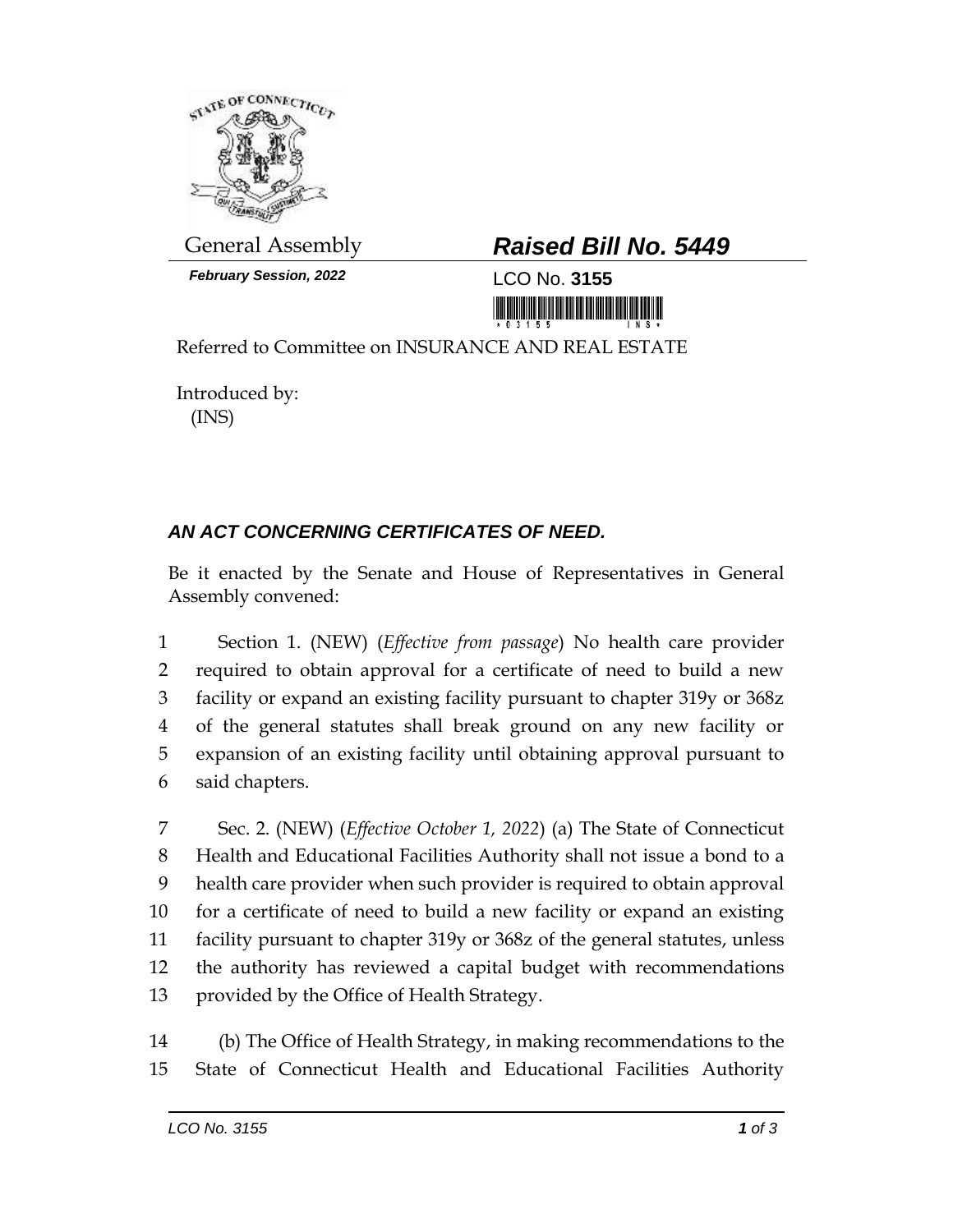pursuant to subsection (a) of this section, shall assess the reasonableness

- of the budget and the projected impact to the health care market and pricing in the area.
- Sec. 3. Subsection (a) of section 19a-639a of the general statutes is repealed and the following is substituted in lieu thereof (*Effective October 1, 2022*):
- (a) An application for a certificate of need shall be filed with the unit in accordance with the provisions of this section and any regulations adopted by the Office of Health Strategy. The application shall address the guidelines and principles set forth in (1) subsection (a) of section 19a- 639, and (2) regulations adopted by the department. The applicant shall include with the application a nonrefundable application fee of **[**five hundred**]** twenty-five thousand dollars.
- Sec. 4. (*Effective from passage*) (a) (1) The Office of Health Strategy shall conduct a study concerning certificates of need in the state.
- (2) Not later than January 15, 2023, the Office of Health Strategy shall submit a report, in accordance with the provisions of section 11-4a of the general statutes, concerning the results of such study to the joint standing committee of the General Assembly having cognizance of matters relating to insurance.
- (b) The report shall consider and make recommendations concerning the following matters:
- (1) The institution of a price increase cap that is tied to the cost growth benchmark for consolidations;
- (2) Guaranteed local representation of communities on hospital boards;
- (3) Changes to the Office of Health Strategy's long-term state-wide health plan to include an analysis of services and facilities and the impact of such services and facilities on equity and underserved populations;